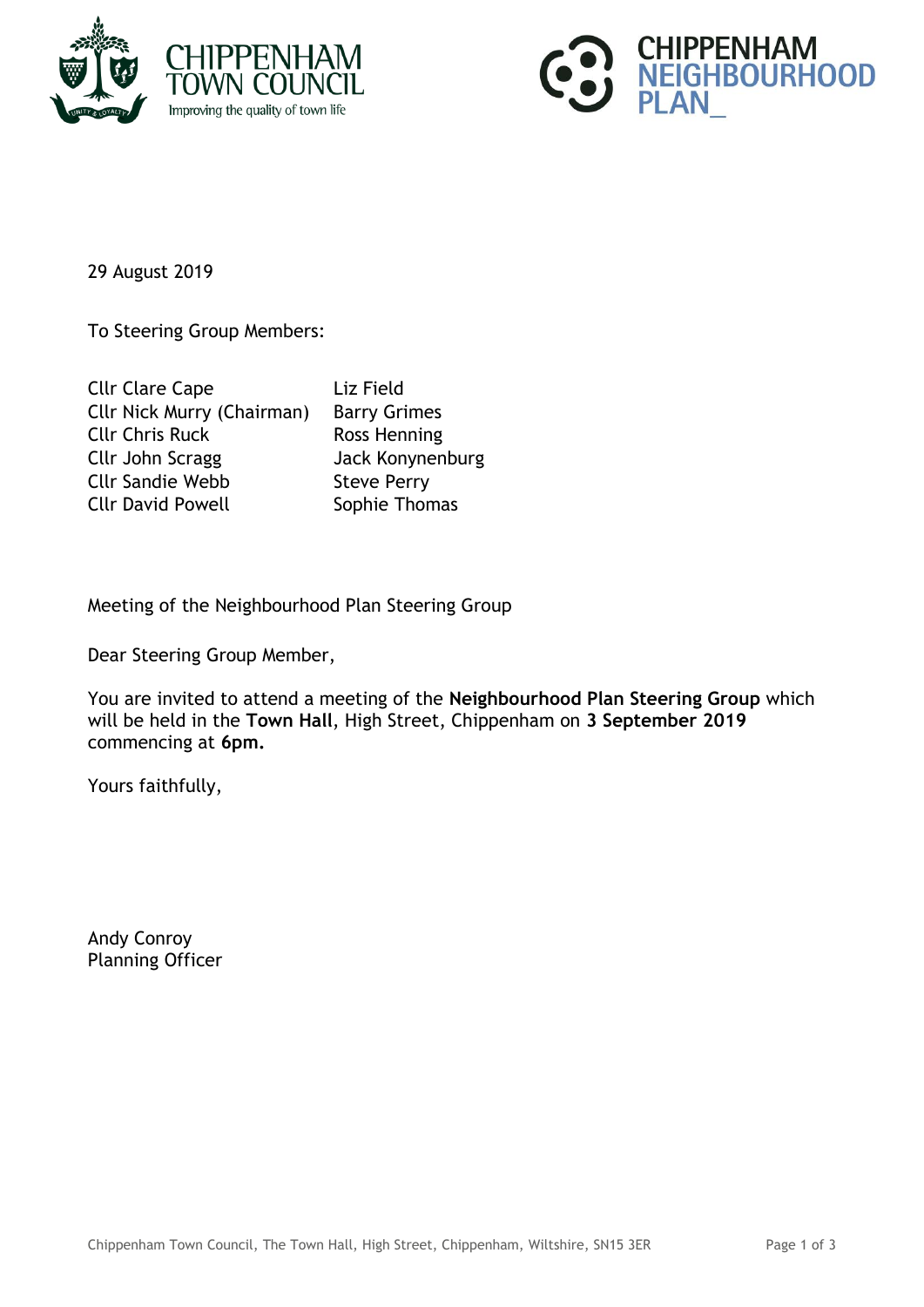## Agenda

Neighbourhood Plan Steering Group Meeting – 3 September 2019, 6pm, Town Hall

| 1.  | <b>APOLOGIES FOR ABSENCE</b>                                                                                                                                                                   |
|-----|------------------------------------------------------------------------------------------------------------------------------------------------------------------------------------------------|
| 2.  | DECLARATION OF INTEREST                                                                                                                                                                        |
|     | All Members of the Steering Group are reminded to declare any<br>pecuniary or non-pecuniary interests they may have, in accordance<br>with the Town Council's latest approved Code of Conduct. |
| 3.  | <b>MINUTES</b>                                                                                                                                                                                 |
|     | To approve as a correct record and to sign the draft minutes of the<br>meeting held on Tuesday 2 July 2019 (copy attached).                                                                    |
| 4.  | <b>CHAIRMAN'S ANNOUNCEMENTS</b>                                                                                                                                                                |
| 5.  | <b>AGENDA FOR INDUCTION EVENT</b>                                                                                                                                                              |
|     | To agree, or suggest amendments to, an agenda for the Topic Group<br>Induction Event (copy attached)                                                                                           |
| 6.  | <b>AGENDA FOR TOPIC GROUP FIRST MEETINGS</b>                                                                                                                                                   |
|     | To agree, or suggest amendments to, an agenda which could be used<br>at Topic Group First Meetings (copy attached)                                                                             |
| 7.  | <b>TOPIC GROUP EVIDENCE PROFORMA</b>                                                                                                                                                           |
|     | To agree, or suggest amendments to, the Topic Group Evidence<br>Proforma (copy attached)                                                                                                       |
| 8.  | TOPIC GROUP MEMBER HANDBOOK                                                                                                                                                                    |
|     | To agree, or suggest amendments to, the Topic Group Member<br>Handbook (copy attached)                                                                                                         |
| 9.  | <b>FILE STORAGE</b>                                                                                                                                                                            |
|     | To agree with the recommended option, or to agree an alternative<br>option, as set out in report outlining options for file storage (copy<br>attached)                                         |
| 10. | <b>UPDATED TERMS OF REFERENCE</b>                                                                                                                                                              |
|     | To agree, or suggest amendments to, the updated Terms of Reference<br>which picks up comments made by SG at last meeting (copy attached)                                                       |